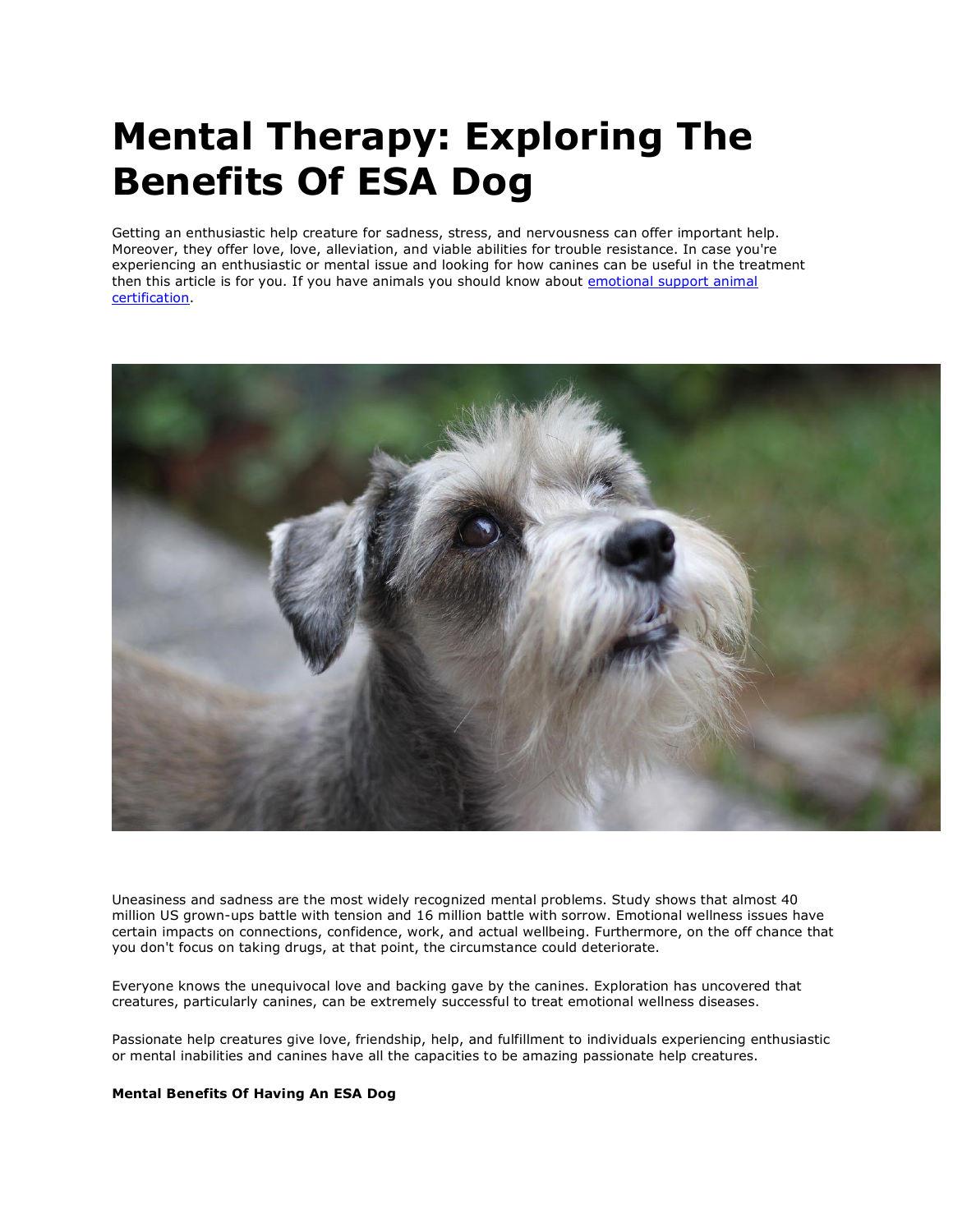There are various tension problems however the most well-known are composed beneath:

# **Over the top Compulsive Disorder (OCD):**

Repeating concerned and meddlesome considerations (fixations) directed by redundant, inflexible practices (impulses). If you have a dog and you want to keep your dog inside your house you should know about the [ESA letter for housing.](https://www.realesaletter.com/sample-esa-letter)

#### **Summed up Anxiety Disorder:**

Tireless and consistent concern over a variety of circumstances.

## **Post-Traumatic Stress Disorder (PTSD):**

Extreme nervousness can occur subsequent to encountering a horrendous, perilous occasion.

#### **Social Anxiety Disorder:**

Feeling colossal pain in social circumstances.

## **Frenzy Disorder:**

Having successive fits of anxiety.

All the previously mentioned mental conditions can show serious or gentle side effects relying upon the degree of mental problems. Be that as it may, a passionate help canine can assist you with all the psychological infirmities and can give all the normal advantages. If you have a dog you should know how to [legally register emotional support dog.](https://www.realesaletter.com/blog/emotional-support-animal-registration)

Canines can offer a wide scope of help particularly uneasiness and melancholy related issues, for example,

- Recovering water, medication, or cell phone during an assault.
- Giving solace signals like nestling and licking.
- Recognizing alarm assaults
- Reminding the proprietor to take the drug
- Bringing somebody like consideration individual to the proprietor
- Hindering flashbacks or bad dreams to get the proprietor back from dull occasions.

Canines can be truly useful and frequently give a bigger number of advantages than one can envision. In the event that you're experiencing mental sicknesses, at that point having an enthusiastic help canine can be an extraordinary expansion to your life and home.

#### **How To Get An Emotional Support Dog?**

Any tamed canine that gives friendship, solace, and love can be enrolled as a passionate help canine. On the off chance that you effectively own a canine, at that point, you can get it enrolled and on the off chance that you don't have one, at that point you can get it from any great pet shop. If you have a pet you should know about an [ESA registration.](https://www.realesaletter.com/blog/emotional-support-animal-letter)

In case you're searching for a canine and looking for what should be the measures to choose a canine then the beneath referenced focuses should be your need.

- Which canine variety will suit your home?
- Get a registration of the apparent multitude of inoculations of the canine.
- Would you be able to oversee or deal with the canine variety that you've chosen?